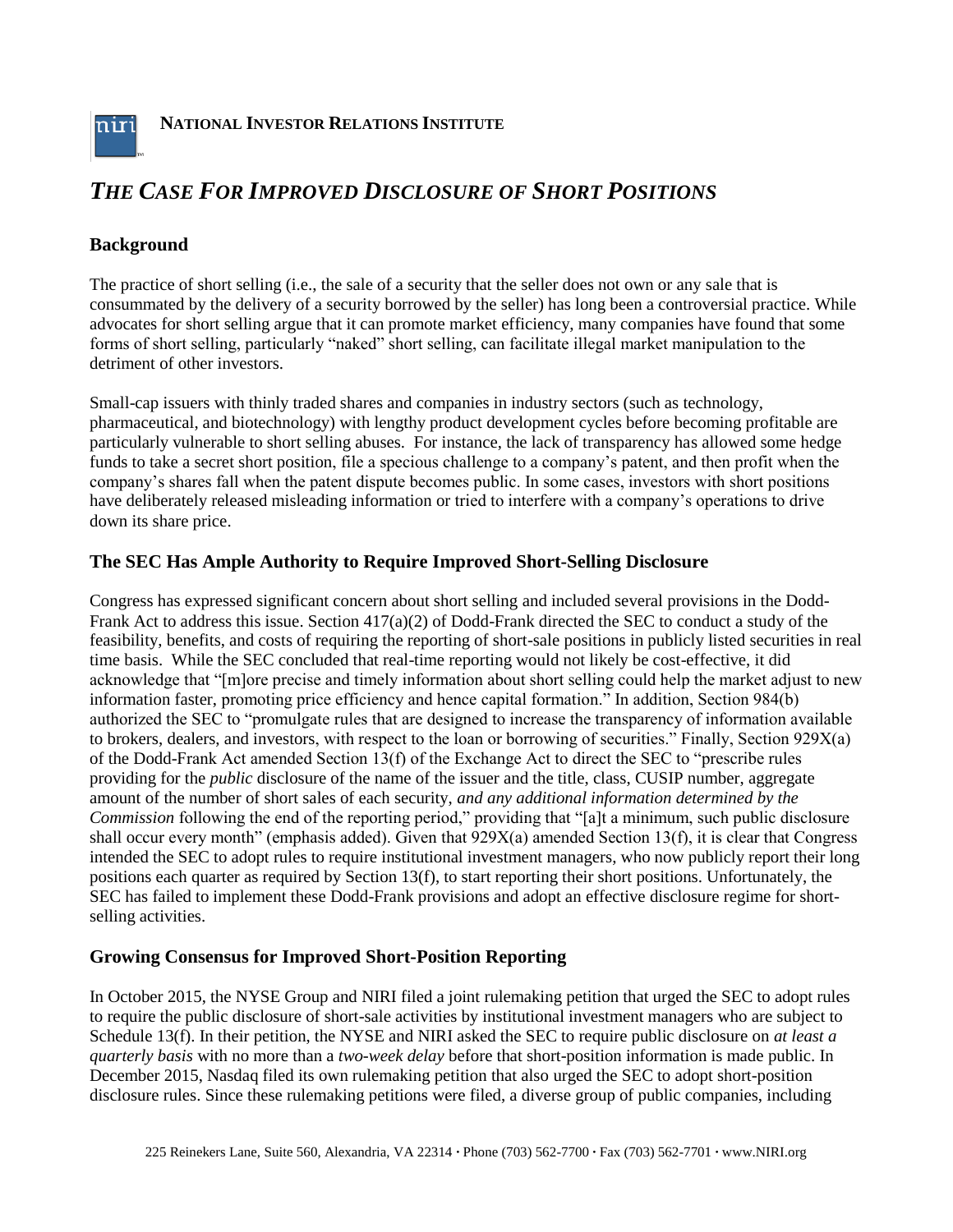Freeport McMoRan, BOK Financial, and Primoris Services Corp., have written the SEC and urged adoption of a disclosure rule on short positions. The Biotechnology Innovation Organization, which represents biotech companies and research organizations, also has called for the public disclosure of short selling.

In a May 2016 NIRI member survey of corporate practitioners and counselors, more than 94 percent of respondents said they "strongly agree" or "agree" that the SEC "should adopt rules to require improved shortposition disclosure."

## **Key Points**

- U.S. public companies now operate in an environment of great transparency governed by stock exchange rules and federal and state regulations. Unfortunately, the same level of transparency does not apply to the institutions that own the vast majority of the shares of public companies. While Congress and the SEC have accelerated various corporate deadlines (Forms 4, 8-K, 10-K, and 10-Q) to ensure that investors receive more timely information, the 13(f) reporting rules have not been updated and leave a serious gap in the regulation of short-selling. Given the advances in recordkeeping and reporting technologies in the more than 30 years since the 13(f) reporting requirements were first adopted, there is no practical reason why institutions cannot provide public disclosure of their short positions.
- Under the current 13(f) disclosure rules, hedge funds and other institutional investment managers are required only to disclose their long positions, which leads to information asymmetry and a lack of transparency that can be harmful to issuers and their investors. If both long and short investors are required to disclose their positions, all market actors, including individual investors, would have the full range of information necessary to make informed trading decisions.
- Other global markets, including the United Kingdom, France, Spain, and the European Union, have adopted rules that require individual institutions to report net short positions to regulators and to the public.
- Short-selling abuses drive down the value of growing companies and leave them with less capital for hiring employees, investing in R&D, or providing dividends to investors.
- Requiring the disclosure of short positions would help prevent market manipulation and other abusive trading practices. Transparency is the best way to combat these trading behaviors – a disclosure regime for short sellers would shine light on the motivations of these short investors and provide valuable information to issuers and the public. A short disclosure rule would greatly help the SEC, which has limited enforcement resources, police market abuses and other fraudulent conduct.
- Public disclosure of short-sale activity would help public companies better analyze market movements in their securities. Many companies currently utilize the aggregate short-sale data provided by the exchanges to evaluate the market and anticipate developments with respect to their securities (including potentially malicious rumors and false news). However, companies don't know who is shorting their shares and thus are unable to engage in a dialogue with short sellers unless they choose to surface publicly.

We encourage public companies to write comment letters that urge the SEC to draft a rule to require hedge funds and other 13(f) institutions to disclose their short positions. Once a rule is proposed, institutional investors, public companies, and other market participants could offer their views on how this regulation should be revised to address any concerns while still carrying out the SEC's mission to protect investors; maintain fair,